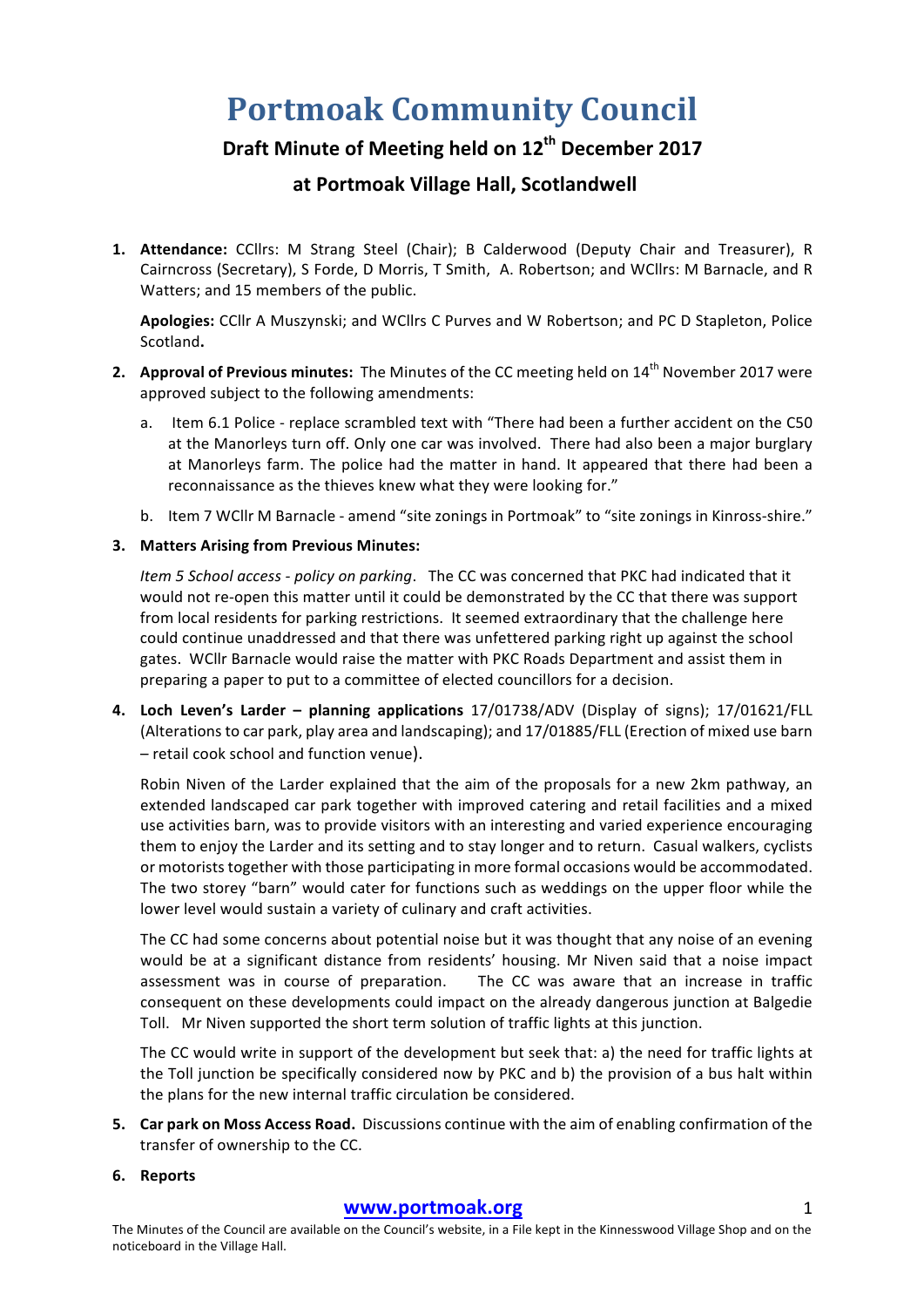6.1 **Police:** In the absence of PC Stapleton the Local Report submitted recorded: a sheep worrying incident at Scotlandwell; caution advised if approached to engage in door to door selling; and that the annual Drink Driving Campaign started on Monday  $4<sup>th</sup>$  December and will run through until early January. The Area Commander's Bulletins of 8th,  $15^{th}$ , 22nd and  $29<sup>th</sup>$  November October and of  $6<sup>th</sup>$  December were noted.

6.2 Treasurer: The balance at the month ending 30<sup>th</sup> September was £439.20 in the General Account; and  $£ 1,042.23$  in the Michael Bruce Way Account giving a total of £1,481.43.

#### 6.3 **Planning**:

- 1. *New applications:* None advised.
- 2. Progress with Developments
- a) 17/01596/IPL. Land 50 metres south of 9 Bishop Terrace, Kinnesswood. Erection of a dwelling house in principle. (Stephen's Field). A further meeting held on  $4<sup>th</sup>$  December between A & J Stephen, Perth and Kinross Council and representatives of the CC determined that a further appraisal of options was required. Once concluded the parties would meet once more.
- b) Fife  $16/03661/EA$  Westfield Opencast Site Planning in Principle. To note progress : a) CC Request to Scottish Ministers to Call-in the Application; b) Fife Council - Draft Decision Notice; and c) Letter from Fife Council to Applicant - Hargreaves/Axis of 2nd November.

The CC had still to hear formally from the Minister concerned but others who had approached the Scottish Government had now heard that Scottish Ministers will not callin the application. WCllr Watters reported that, although local Ward Councillors and the Leader of the Council had written to Minsters in support of a call-in, this had not been sufficient to alter the position of an officer-determined PKC position not to request a call-in. As a statutory body, were PKC to make such a request, it could trigger a call-in. PKC legal department was considering the validity of this position. There was scope for our MP, MSPs and others to put pressure on PKC to reverse its decision. Noted that West Fife councillors were unhappy that they had not been involved in the decision making process.

The CC was reminded that Fife Council had written to the applicant seeking that it convene a Local Liaison Group which could help resolve operational matters and be a focus for pursuing community benefit. The CC would write to the applicant in support of this.

c) Fife 17/03377/FULL). Installation of up to 10 gas engines generating 19.96MWe at Westfield OCCS Fife. To note progress including proposals for an Action Group.

The CC had submitted its objection. Representatives of the CC had participated in meeting at Balingry which established a Fife Action Group to challenge this application and the way that it had been handled. The Group would focus on the validity of the planning process and the relevance and impact (especially noise) of this new power station. It appeared possible that a decision would be made early in the New Year.

3. Progress with Local Development Plan 2. The latest iteration of the draft PKC Local Development Plan (LDP) and Environmental Report was now available for comment. This will affect Kinross-shire. It can be accessed on line at www.pkc.gov.uk/ProposedLDP2 or is available now to see at the Community Campus. The CC will comment before the closing date for comments of 2nd February. Portmoak residents are invited to make their own comments and to visit the "Drop in LDP Event" at the Loch Leven Community Campus on Wednesday  $10^{th}$  January between 3.00pm and 8pm. CC representatives will participate in an "LDP surgery" for community councils on Saturday 20<sup>th</sup> January in Perth.

#### **www.portmoak.org** 2